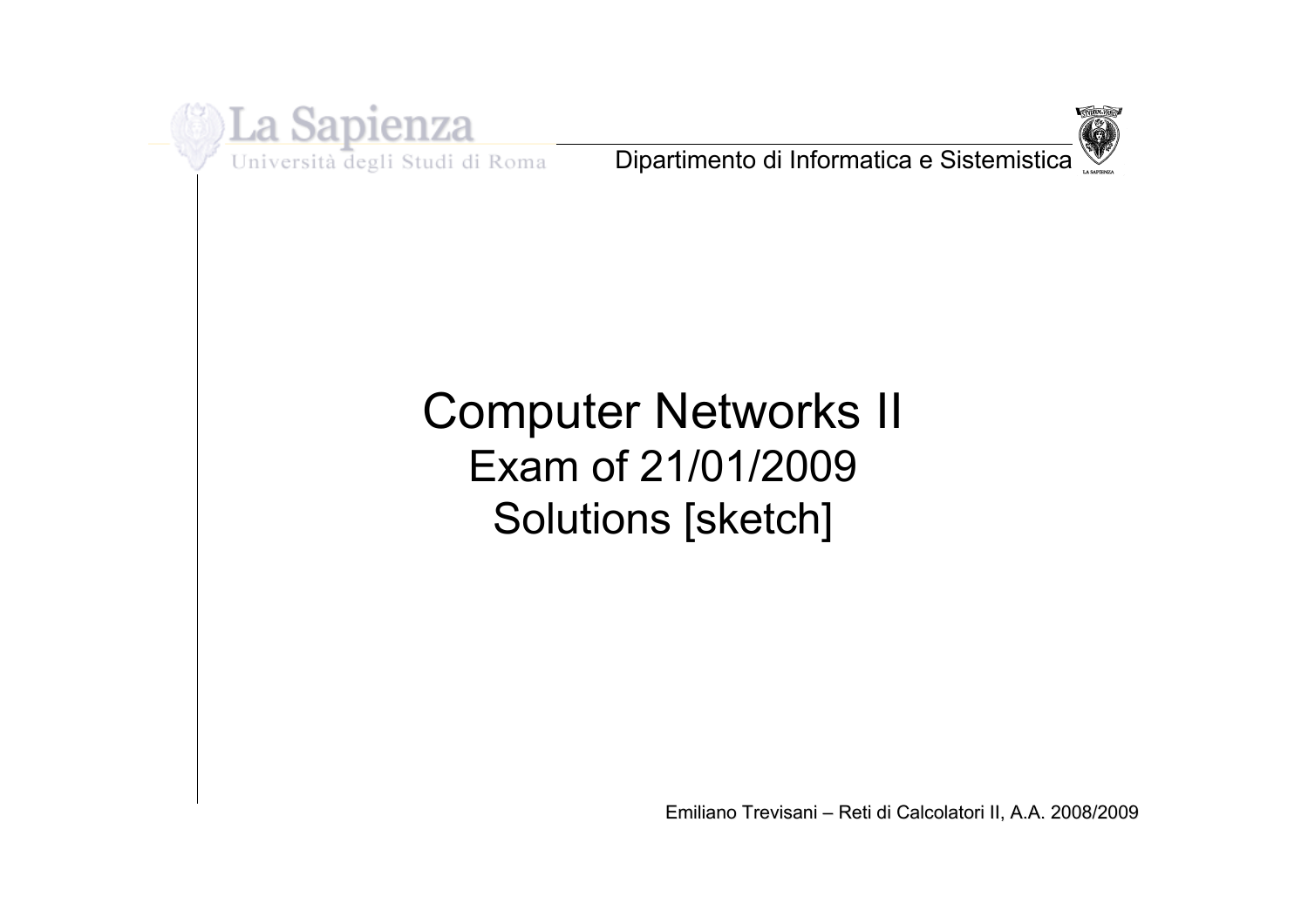

## **Question 1.a** – Routing table at router R2

| <b>Destination</b> | <b>Next hop</b>    |  |  |
|--------------------|--------------------|--|--|
| Net A              | R <sub>1</sub>     |  |  |
| Net B              | R <sub>1</sub>     |  |  |
| Net C              | Directly connected |  |  |
| Net D              | R <sub>3</sub>     |  |  |
| Net E              | R4                 |  |  |
| Net F              | R <sub>4</sub>     |  |  |
| Net G              | R4                 |  |  |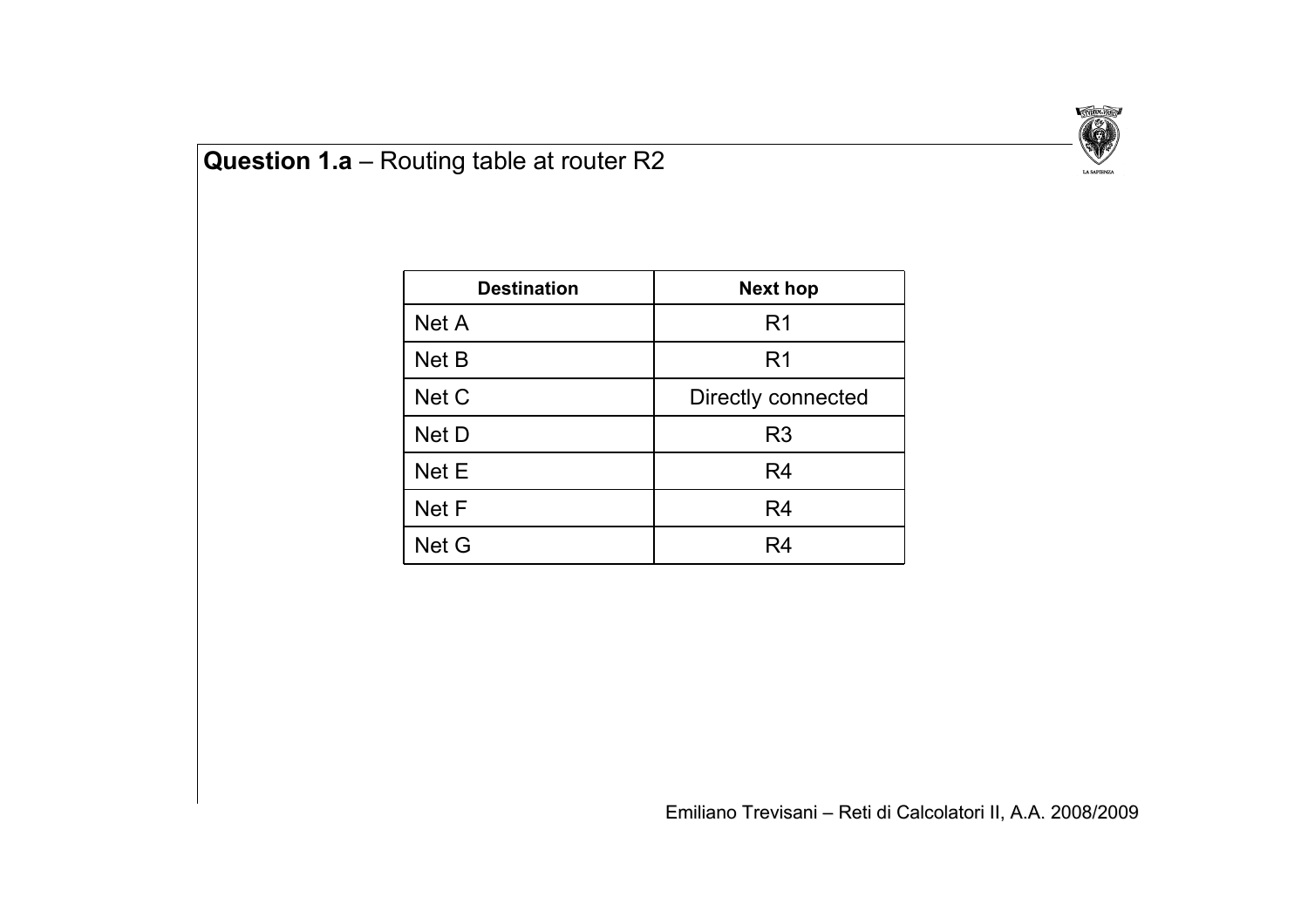#### **Question 1.b** – address assignment [possible solution]

 $\Box$  Possible to aggregate addresses in routers that route to network pairs (A,B), (C,D), (E,F);

| <b>Net</b> | <b>Address</b> | <b>Mask</b>     | <b>Available addresses</b> |  |
|------------|----------------|-----------------|----------------------------|--|
| A          | 200.100.10.0   | 255.255.255.192 | 64                         |  |
| B          | 200.100.10.64  | 255.255.255.192 | 64                         |  |
| C          | 200.100.11.64  | 255.255.255.240 | 16                         |  |
| D          | 200.100.11.80  | 255.255.255.240 | 16                         |  |
| E          | 200.100.11.0   | 255.255.255.224 | 32                         |  |
| F          | 200.100.11.32  | 255.255.255.224 | 32                         |  |
| G          | 200.100.10.128 | 255.255.255.128 | 128                        |  |

 $\Box$  Check, as an exercise, other possible aggregations at routers

**Question 1.c** – whole IP network can be represented as **200.100.10.0/23** [512 indirizzi] in CIDR notation; a generic extgernal router must only analyze the 23 most significant bits to route towards the network [obviously assuming absence of multiple matchings on network prefix in routing table].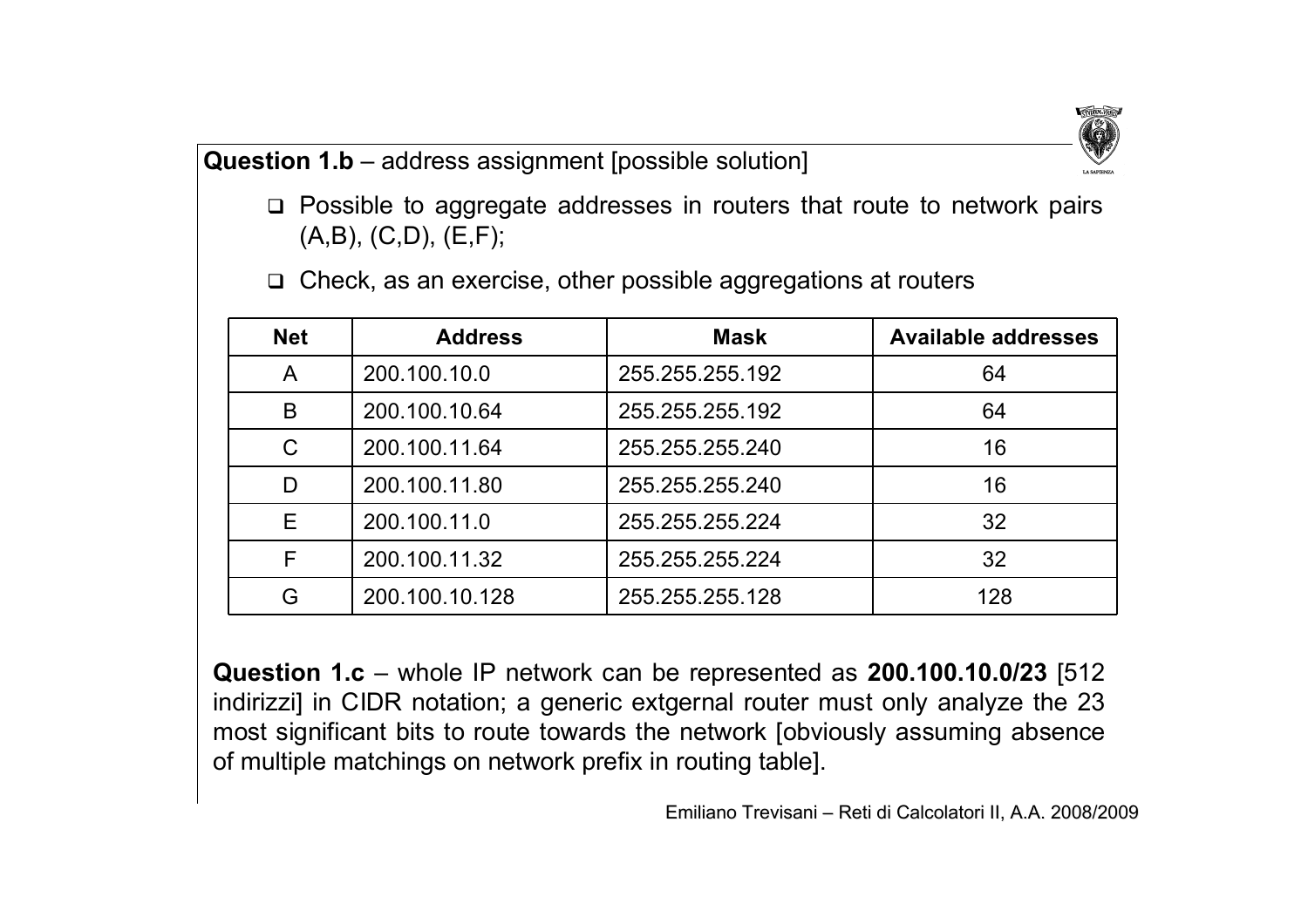

### **Question 2.a** – Routing table at router R1

|                | <b>Destination</b> | Net A           | Net B           | Net C          | Net D          | Net E          | Net F          |
|----------------|--------------------|-----------------|-----------------|----------------|----------------|----------------|----------------|
| R <sub>1</sub> | <b>Distance</b>    | 2               | 3               | 5              | 6              |                | 6              |
|                | Next hop           | Dir.<br>routing | Dir.<br>routing | R <sub>2</sub> | R <sub>3</sub> | R <sub>2</sub> | R <sub>2</sub> |

**Question 2.b** – Distance Vector sent from R2 to R1 and R5 a following fault at R4 [and hence to its incident links]

| R <sub>2</sub> | <b>Destination</b> | Net A | Net B | <b>NetC</b> | NetD   | Net E  | Net F         |
|----------------|--------------------|-------|-------|-------------|--------|--------|---------------|
|                | <b>Distance</b>    |       |       | u           | ∞ [16] | ∞ [16] | $\infty$ [16] |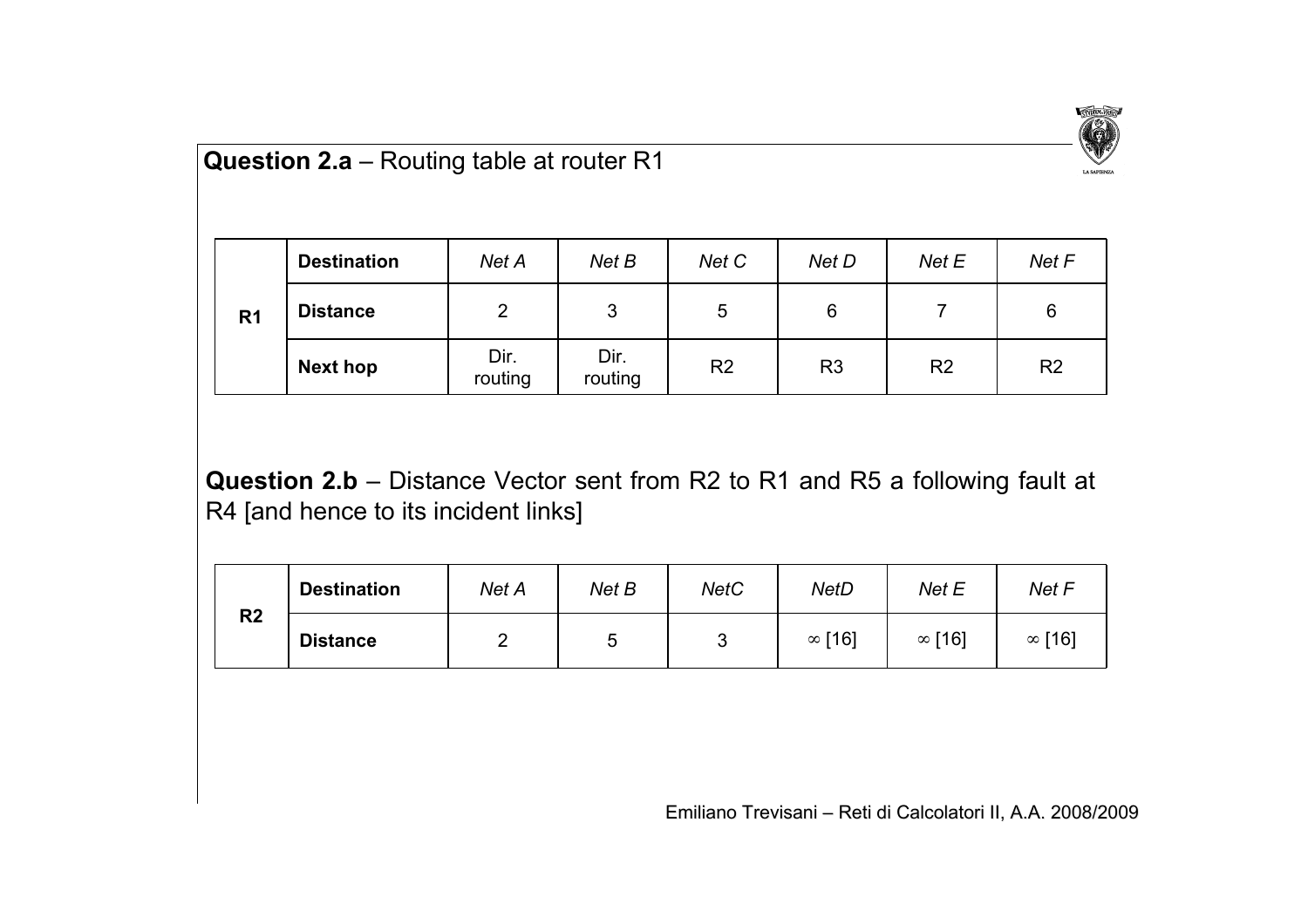

#### **Question 3.a**

The terminal can use the STUN protocol to resolve the mapping for the same <local port, protocol> pair [for example port UDP 7000 used by APP] by contacting the 2 STUN servers in sequence.

Comparing the server replies, the NAT type is symmetric if and only if the mapping returned by the 2 servers in their respective binding response packets is different.

#### **Question 3.b**

Thye host can use the STUN protocol to resolve the mapping of the triple <192.168.0.5; 7000; UDP> simply by sending a STUN **binding request for IP address 192.168.0.5 and source port 7000** [STUN uses UDP] to one of the 2 available STUN servers.

The contacted STUN server will reply with a binding response that will contain the necessary information, that is, the global IP address and port used in the mapping.

The hypothesis that the NAT is full cone is necessary to be sure that the information obtained from the STUN protocol can be directly used